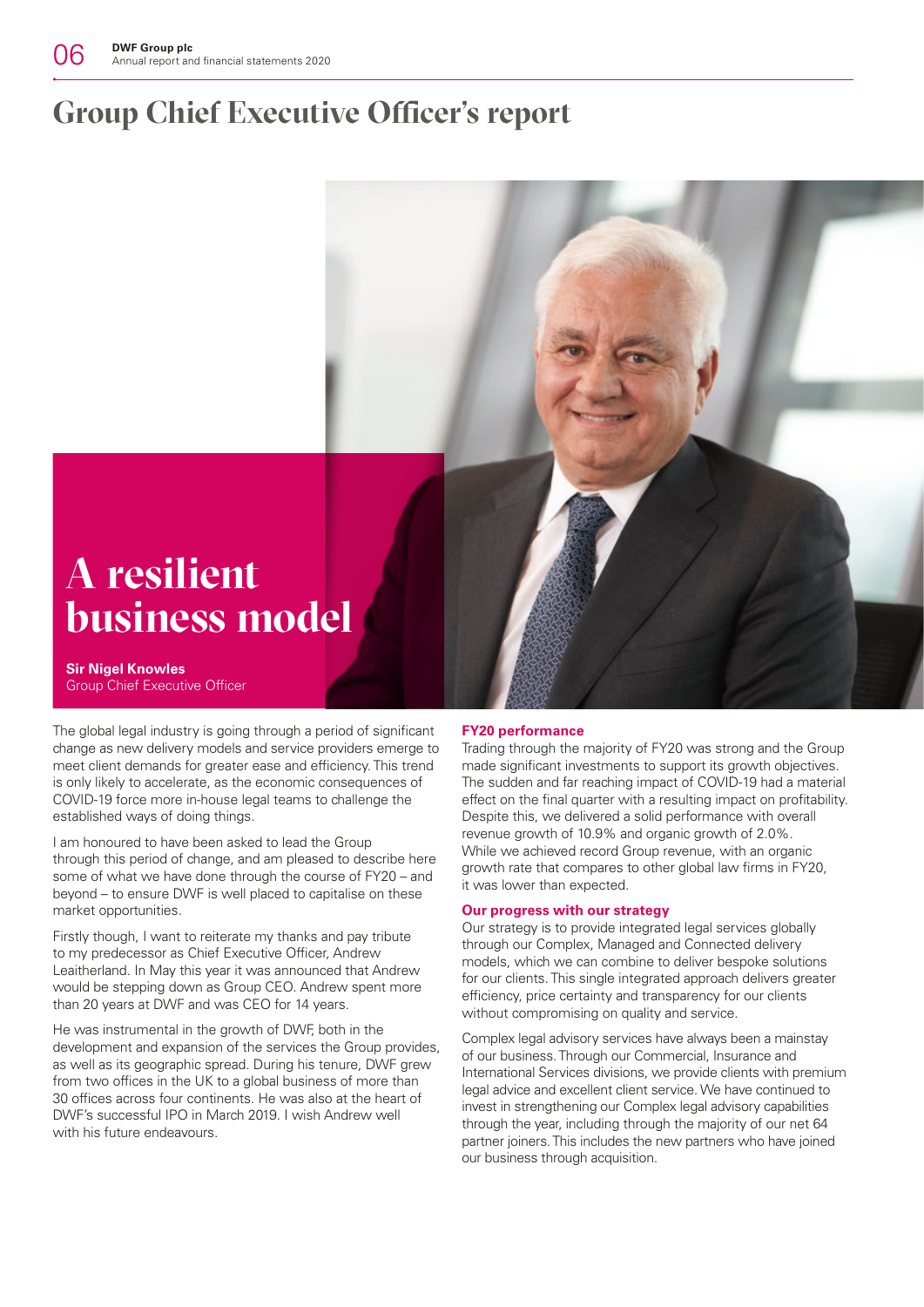Managed Services provides alternative legal services, often outsourced and process led services, which standardise, systematise, scale and optimise legal workflows. We took a significant step towards scaling our Managed Services offering this year through the acquisition of Mindcrest. This significantly extended our Managed Services capability, giving us a presence in Pune, India, and access to an experienced and talented team that has been operating Managed Services contracts with corporate clients for more than 15 years. The addition of Mindcrest to our existing Managed Services teams is already resulting in new client opportunities.

While our Connected Services division, which provides products and services that enhance our legal offerings, did not grow as much as anticipated at 13.0%, this was affected by underperformance in one Connected business that we have since restructured. The other Connected business' revenues grew c.18.5% year-on-year. A number of Connected innovations and client projects were also instrumental in DWF achieving its highest ever position in the 2019 *Financial Times Innovative Lawyers* report, being ranked the eighth most innovative law firm in Europe. We also won two awards, including one for our ground-breaking IPO. Our innovation credentials were strengthened further this year with the acquisition of RCD in Spain. RCD has also consistently ranked highly in the FT's report and was the first in its market to establish a specific innovation department.

M&A is also a key factor in enabling us to achieve our strategy. In FY20, we completed the acquisitions of RCD and Mindcrest, and established our first office in Poland through the recruitment of the Warsaw office of K&L Gates Jamka. We also opened an office in Düsseldorf through a team hire from Marccus Partners and, with further team hires, we strengthened our offering in Australia. DWF has completed 17 acquisitions in the past 13 years, but with external market conditions and a desire to ensure we have fully integrated our most recent additions, there is a temporary pause on M&A. It will still be a key ingredient in driving further growth, and we anticipate resuming activity when conditions allow.

### **Our people**

Our culture is defined by our five core values: Always aim higher; Be better together; Disrupt to progress; Keep all promises; and Attend to details. These values have long been integral to the success of our business and emphasise our focus on our people, our clients and our communities, but this year we launched two key engagement initiatives to further establish them across the business.

We launched The Rubie Awards, our annual awards programme, through which people can nominate colleagues for recognition in one of ten different categories. We also launched DWF Achievers as a day-to-day recognition platform, through which people recognise each other for living our values. I also want to recognise here the resilience and commitment of our people, and thank everybody for living our values in recent months.

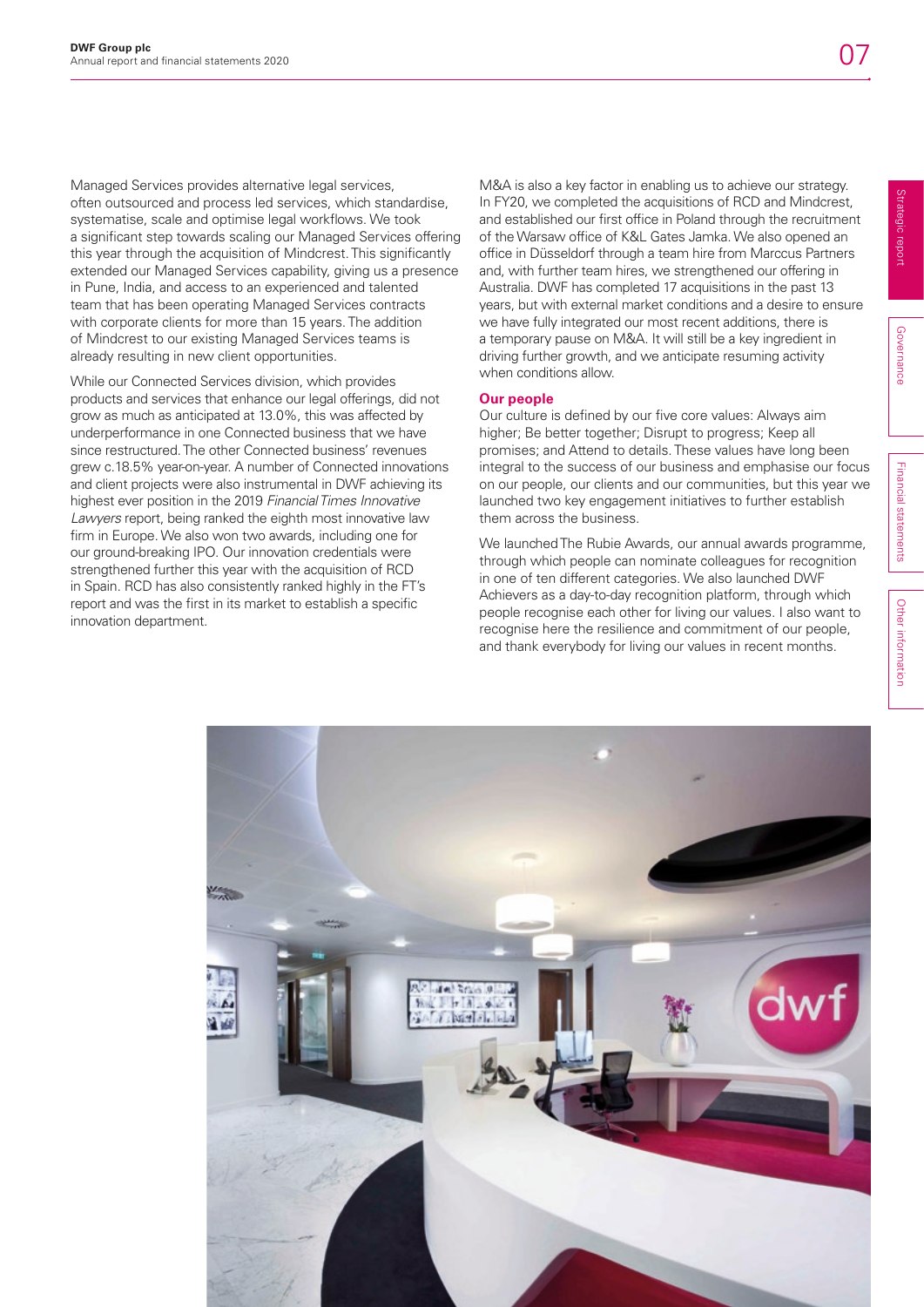# **Group Chief Executive Officer's report continued**

COVID-19 has required all of us to make significant adjustments to our daily working lives, in many cases juggling other personal responsibilities and commitments. We have seen countless examples of the ways colleagues have been supporting each other through challenging circumstances, and continuing to provide the same excellent service to our clients.

We conduct two global Pulse Surveys each year, helping us assess the views of our people on their career and experiences at DWF. The most recent of these surveys completed shortly following my appointment as CEO in FY21, but it seems appropriate to reveal the findings here, to illustrate our progression. We were pleased with a sizeable increase in the proportion of people completing the survey, rising from 60% to 67%, while our overall Engagement Score – a composite figure based on three key questions in the survey – edged up from 75 to 76.

Our people are central to the Group's CSR activities, dedicating their time and expertise through programmes such as our social mobility initiative, 5 STAR Futures, and contributing to and coordinating fundraising to support the charitable giving of the DWF Foundation. This has again been evident throughout COVID-19, with a range of fundraising and community activities to support, for example, the manufacture of PPE equipment and donations to food banks.

We participate in the Business in the Community's Responsible Business Tracker, to help us assess our performance as a responsible business. Our overall score of 60% confirms that we are leading our benchmarking group, compared to a legal sector average of 51%, and that we scored higher than the average score of 43%, from all 94 cross-sector companies who took part.

## **Our clients**

We have continued to strengthen our client relationships this year through the provision of services to new and existing clients. In FY20, we were successful in being appointed or reappointed to 28 legal panels, including appointments from Severn Trent and Dixons Carphone. DWF was also appointed as a Strategic Legal Partner to BT, to provide real estate and insurance services through a five-year Managed Services contract. We were subsequently also added to BT's significantly reduced external legal panel. We have also supported our clients in a number of important litigation mandates, which included the successful defence of WM Morrison in a landmark case at the Supreme Court.

This year, we launched a new internal Key Client programme to ensure we are providing even greater resources and focus to our most significant clients. This programme is in its first year, but we have already seen 21% year-on-year billings increase from our 'grow' and 'target' clients.

At the end of our last financial year, we launched our largest ever client-listening project, conducting a review of more than 400 client contacts. The purpose of this project is to give us comprehensive client feedback, enabling us to invest further in areas where clients derive most value, and to identify any areas to improve.

## **FY21 strategy**

Following my appointment as CEO on 29 May, I reaffirmed our commitment to our strategy, which is fundamentally the right one. There will be no sharp changes of direction from DWF, but there will be much greater focus this year on operational improvement. The aim is to improve efficiency across the Group, better connectivity across our global business, and to see the improvements in working capital performance that we believe will help us to reduce net debt. Key priorities, some of which are already complete, include:

- − a strategic review of our business, resulting in the closure of offices in Brussels and Singapore, and a reduction of our presence in Cologne and Dubai
- − a review of the Group's costs, resulting in the identification of a further £5m of cost savings in FY21, in addition to £10m of savings already implemented before my appointment
- − a project to significantly improve our lock up performance (the time it takes to convert work in progress and debtors into cash) with progress already being made, as lock up has fallen from 206 days at 30 April to 200 days at 31 July
- − a greater focus on the integration of recent acquisitions, to improve business opportunities and synergies
- − growing our Managed Services offering.